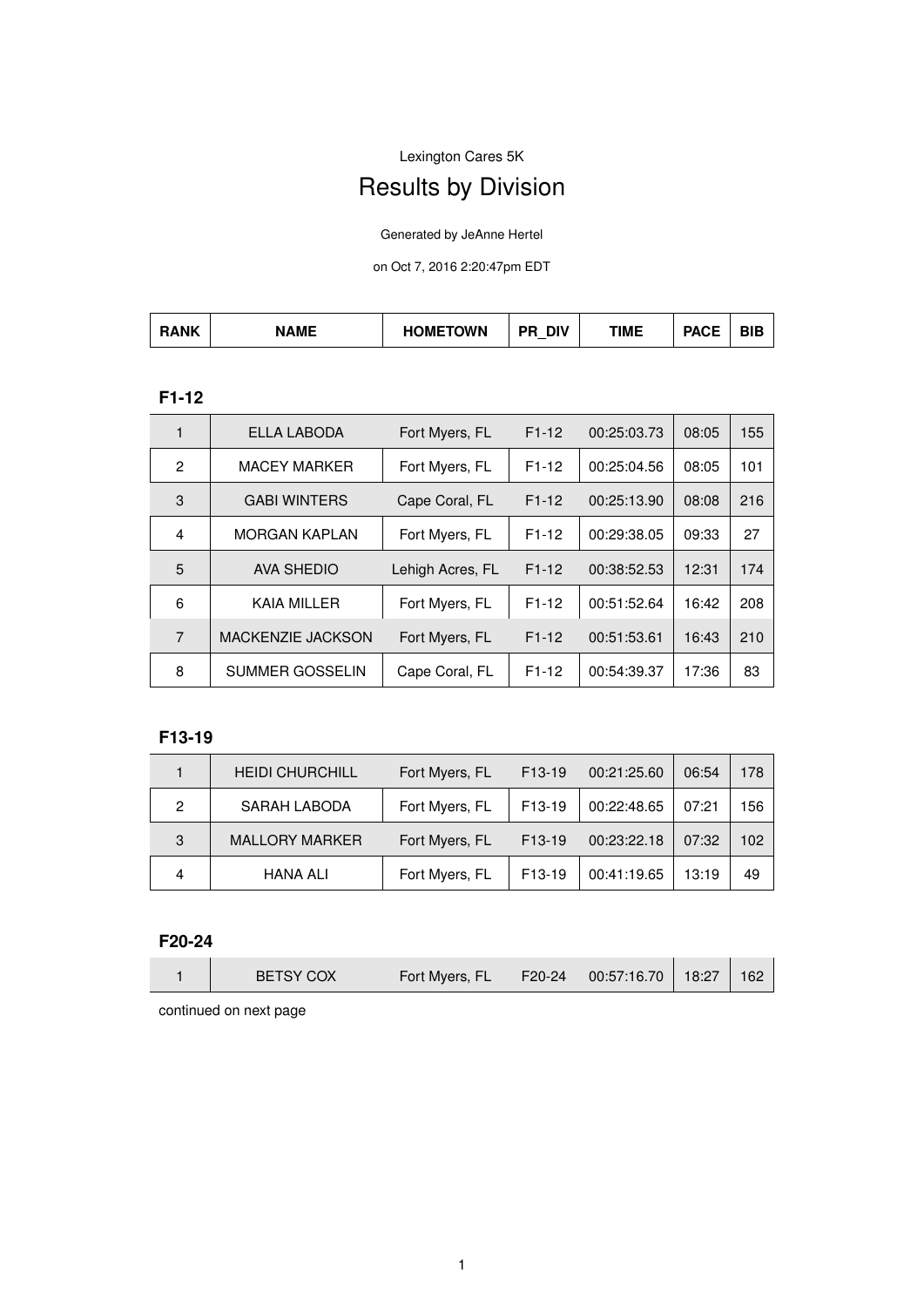| <b>RANK</b><br><b>DIP</b><br>- - -<br><b>NAME</b><br>. <del>. .</del><br>TIME<br><b>DIV</b><br>DЕ<br>')WN<br>)MH<br>.<br>DIC<br>$\overline{\phantom{0}}$ |
|----------------------------------------------------------------------------------------------------------------------------------------------------------|
|----------------------------------------------------------------------------------------------------------------------------------------------------------|

**F25-29**

|   | <b>BEGUM VERGUL</b> | Lehigh Acres, FL | F <sub>25</sub> -29 | 00:23:44.08 | 07:39 | 145 |
|---|---------------------|------------------|---------------------|-------------|-------|-----|
| 2 | <b>AMY PODY</b>     | Cape Coral, FL   | F <sub>25</sub> -29 | 00:30:04.52 | 09:41 | 76  |
| 3 | DIANE ODEH          | Fort Myers, FL   | F <sub>25</sub> -29 | 00:50:13.75 | 16:11 | 78  |
| 4 | KAYLA SCHUNEMAN     | Fort Myers, FL   | F <sub>25</sub> -29 | 00:51:50.43 | 16:42 | 212 |

#### **F30-34**

|                | <b>JESSICA ZOELLER</b> | Cape Coral, FL   | F30-34              | 00:26:37.43 | 08:35 | 220 |
|----------------|------------------------|------------------|---------------------|-------------|-------|-----|
| $\mathcal{P}$  | TIFFANY DANIS          | Cape Coral, FL   | F30-34              | 00:26:41.72 | 08:36 | 10  |
| 3              | <b>MONICA RUMBLE</b>   | Fort Myers, FL   | F30-34              | 00:33:33.60 | 10:49 | 181 |
| $\overline{4}$ | <b>RUBY RUNCO</b>      | Cape Coral, FL   | F30-34              | 00:38:01.61 | 12:15 | 194 |
| 5              | <b>CANDACE PARKER</b>  | Lehigh Acres, FL | F30-34              | 00:39:36.49 | 12:45 | 91  |
| 6              | MICHELLE VAN DER HEYDE | Cape Coral, FL   | F30-34              | 00:40:15.15 | 12:58 | 8   |
| 7              | <b>ALICIA FORD</b>     | Cape Coral, FL   | F <sub>30</sub> -34 | 00:46:54.72 | 15:06 | 229 |
| 8              | <b>MELISSA NIGRO</b>   | Fort Myers, FL   | F30-34              | 00:57:15.75 | 18:26 | 163 |

## **F35-39**

|                | <b>JESSICA MICKELSEN</b>     | Fort Myers, FL   | F35-39              | 00:26:32.74 | 08:33 | 168 |
|----------------|------------------------------|------------------|---------------------|-------------|-------|-----|
| $\mathcal{P}$  | ANDREA MILLER                | Fort Myers, FL   | F35-39              | 00:29:16.98 | 09:26 | 62  |
| 3              | <b>MELISSA JACKSON</b>       | Fort Myers, FL   | F35-39              | 00:29:38.47 | 09:33 | 63  |
| $\overline{4}$ | <b>KATIE LANHAM</b>          | Fort Myers, FL   | F <sub>35</sub> -39 | 00:30:01.44 | 09:40 | 84  |
| 5              | <b>ALYSON LEDDY CLEMENTS</b> | Fort Myers, FL   | F35-39              | 00:30:17.49 | 09:45 | 165 |
| 6              | <b>JULIE ROSE</b>            | Lehigh Acres, FL | F <sub>35</sub> -39 | 00:30:30.76 | 09:50 | 184 |
| 7              | <b>JEAN CRENSHAW</b>         | Fort Myers, FL   | F35-39              | 00:35:03.92 | 11:18 | 98  |
| 8              | <b>JANET CONGERO</b>         | Fort Myers, FL   | F35-39              | 00:50:20.03 | 16:13 | 226 |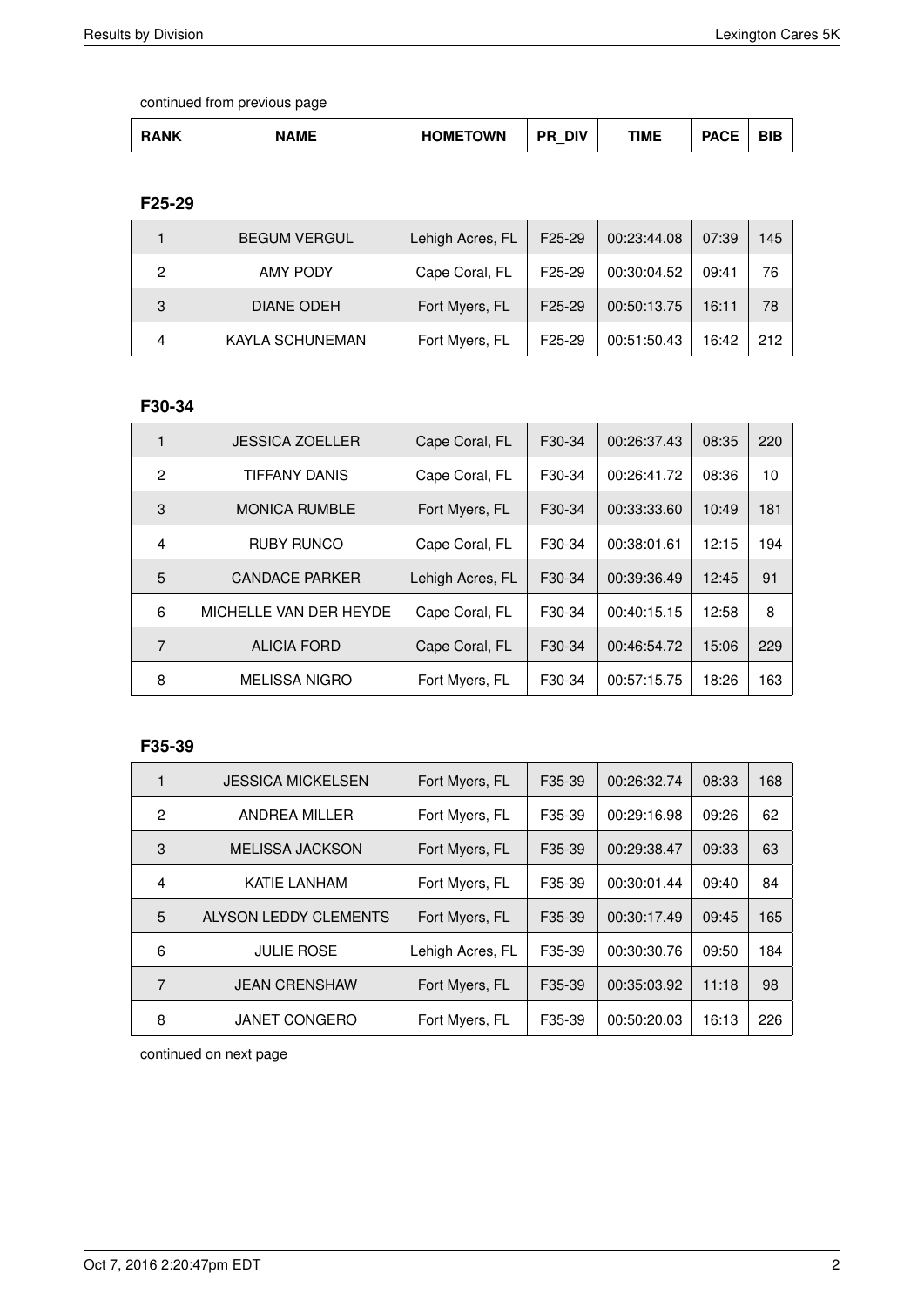| <b>NAME</b><br><b>HOMETOWN</b><br><b>DACE</b><br><b>DU</b><br><b>RANK</b><br>TIME<br>DIV<br>DIE<br><b>AVL</b> |
|---------------------------------------------------------------------------------------------------------------|
|---------------------------------------------------------------------------------------------------------------|

#### **F40-44**

|   | ANGELA LIEBER          | Fort Myers, FL   | F40-44 | 00:26:48.96 | 08:38 | 200 |
|---|------------------------|------------------|--------|-------------|-------|-----|
| 2 | RENEE SHEPPARD         | Cape Coral, FL   | F40-44 | 00:27:43.02 | 08:56 | 217 |
| 3 | <b>ANGIE KAPLAN</b>    | Fort Myers, FL   | F40-44 | 00:28:08.20 | 09:04 | 26  |
| 4 | <b>JESSICA PADILLA</b> | Lehigh Acres, FL | F40-44 | 00:32:19.41 | 10:25 | 39  |
| 5 | <b>COLETTE RODGERS</b> | Cape Coral, FL   | F40-44 | 00:38:16.49 | 12:20 | 230 |
| 6 | TRACEY BOWLIN          | Fort Myers, FL   | F40-44 | 00:39:36.62 | 12:45 | 161 |

#### **F45-49**

| 1              | <b>KATHLEEN CORLETT</b>        | Fort Myers, FL | F45-49 | 00:27:30.93 | 08:52 | 67  |
|----------------|--------------------------------|----------------|--------|-------------|-------|-----|
| $\overline{2}$ | <b>KATHERINE KINROSS</b>       | Fort Myers, FL | F45-49 | 00:27:59.66 | 09:01 | 52  |
| 3              | <b>MISON DRENNAN</b>           | Cape Coral, FL | F45-49 | 00:32:40.73 | 10:32 | 116 |
| 4              | ELIZABETH JENSEN               | Sanibel, FL    | F45-49 | 00:33:21.60 | 10:45 | 37  |
| 5              | <b>JENNIFER CHENG-ALICANTE</b> | Fort Myers, FL | F45-49 | 00:33:41.16 | 10:51 | 147 |
| 6              | <b>JOSEPHINE LEE</b>           | Fort Myers, FL | F45-49 | 00:34:07.16 | 10:59 | 140 |
| $\overline{7}$ | <b>DEENA DIA</b>               | Fort Myers, FL | F45-49 | 00:35:24.03 | 11:24 | 38  |
| 8              | <b>LANIE BENZON</b>            | Fort Myers, FL | F45-49 | 00:36:12.66 | 11:40 | 86  |
| 9              | <b>MARY HARTIG</b>             | Fort Myers, FL | F45-49 | 00:37:23.11 | 12:02 | 45  |
| 10             | DAWN STREY                     | Cape Coral, FL | F45-49 | 00:39:27.10 | 12:42 | 171 |
| 11             | <b>PAM REEL</b>                | Sanibel, FL    | F45-49 | 00:39:49.02 | 12:49 | 96  |
| 12             | PENNY GOSSELIN                 | Cape Coral, FL | F45-49 | 00:56:24.81 | 18:10 | 82  |
| 13             | <b>APRIL DOERR</b>             | Fort Myers, FL | F45-49 | 00:56:26.25 | 18:10 | 81  |

# **F50-54**

| LISA ROETH | Fort Myers, FL | $F50-54$ | 00:23:54.89 | 07:42 |  |
|------------|----------------|----------|-------------|-------|--|
|            |                |          |             |       |  |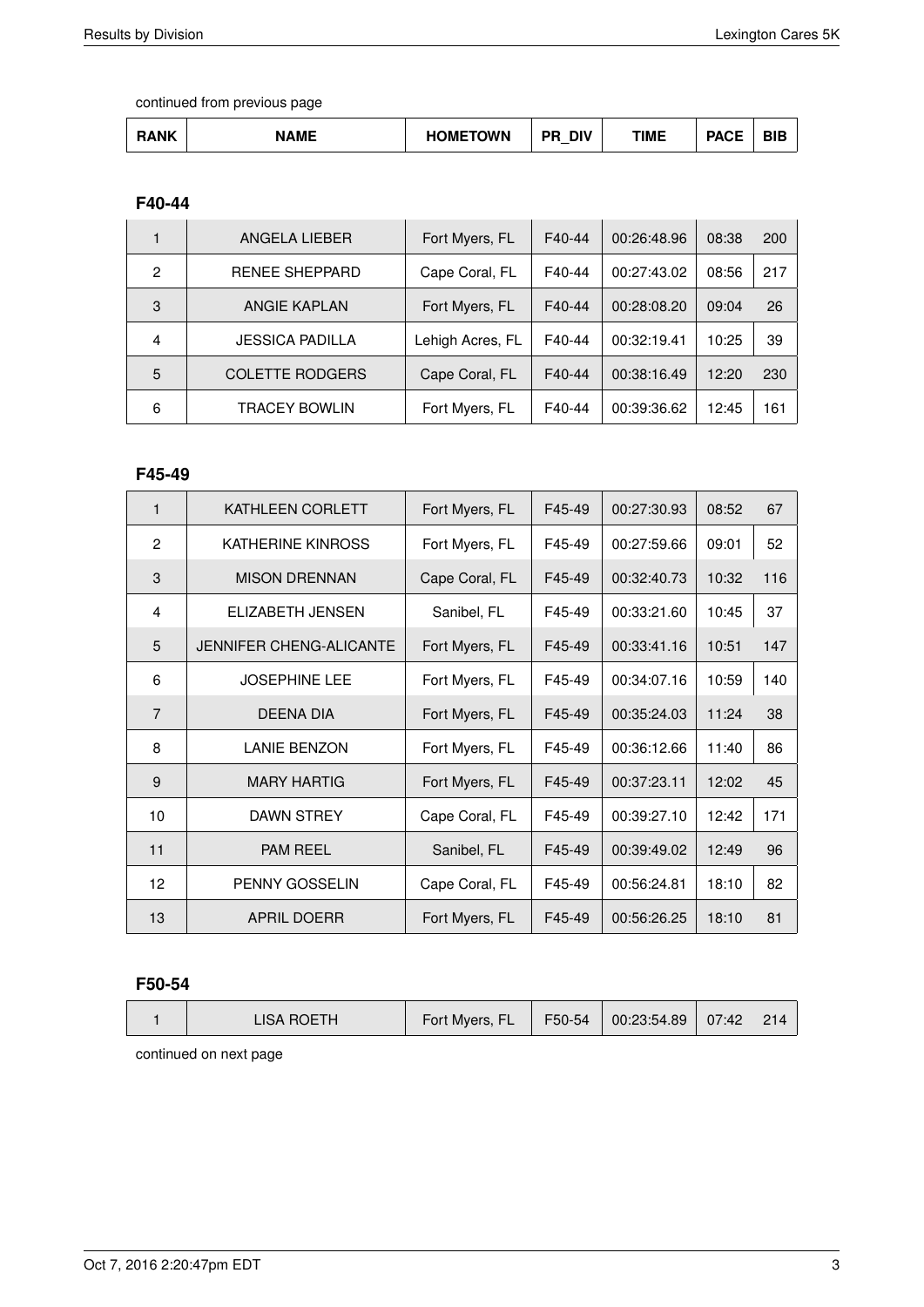| <b>RANK</b>    | <b>NAME</b>             | <b>HOMETOWN</b> | <b>PR DIV</b> | <b>TIME</b> | <b>PACE</b> | <b>BIB</b> |
|----------------|-------------------------|-----------------|---------------|-------------|-------------|------------|
| $\overline{2}$ | <b>BETH MOORE</b>       | Fort Myers, FL  | F50-54        | 00:26:24.96 | 08:31       | 186        |
| 3              | LINDA SETHARES-CARUSO   | Cape Coral, FL  | F50-54        | 00:27:07.63 | 08:44       | 160        |
| 4              | <b>SABINE KOLLMENT</b>  | Fort Myers, FL  | F50-54        | 00:30:12.31 | 09:44       | 71         |
| 5              | <b>BRENDA BROOKS</b>    | Fort Myers, FL  | F50-54        | 00:30:28.76 | 09:49       | 137        |
| 6              | <b>LEANNE ADAMS</b>     | Fort Myers, FL  | F50-54        | 00:43:05.84 | 13:53       | 11         |
| 7              | <b>SUSAN DREW</b>       | Fort Myers, FL  | F50-54        | 00:54:49.26 | 17:39       | 175        |
| 8              | <b>JAMIE FITZGERALD</b> | Estero, FL      | F50-54        | 01:05:18.92 | 21:02       | 73         |

#### **F55-59**

| $\mathbf{1}$   | <b>SHERRY BROOKS</b>        | Fort Myers, FL   | F55-59 | 00:28:15.91 | 09:06 | 107            |
|----------------|-----------------------------|------------------|--------|-------------|-------|----------------|
| $\overline{2}$ | <b>BRENDA WALKER</b>        | Fort Myers, FL   | F55-59 | 00:28:33.49 | 09:12 | 66             |
| 3              | <b>FRANCINE GOLDEN</b>      | Lehigh Acres, FL | F55-59 | 00:28:35.86 | 09:13 | 1              |
| 4              | ADRIANA GRECO               | Cape Coral, FL   | F55-59 | 00:30:03.14 | 09:41 | 103            |
| 5              | <b>JUDY MULLALY</b>         | Cape Coral, FL   | F55-59 | 00:32:27.25 | 10:27 | 119            |
| 6              | <b>NANCY EARLE</b>          | Fort Myers, FL   | F55-59 | 00:33:22.40 | 10:45 | 59             |
| $\overline{7}$ | <b>LORI THOMPSON</b>        | Cape Coral, FL   | F55-59 | 00:34:05.72 | 10:59 | 51             |
| 8              | <b>KELLY BUGAJ</b>          | Fort Myers, FL   | F55-59 | 00:35:43.29 | 11:30 | 113            |
| 9              | <b>ROBIN PIAGGIONE</b>      | Cape Coral, FL   | F55-59 | 00:39:10.08 | 12:37 | 170            |
| 10             | MARIETJIE VAN DER HEYDE     | Cape Coral, FL   | F55-59 | 00:40:15.53 | 12:58 | 6              |
| 11             | <b>EMMA LEE HEPPLEWHITE</b> | Fort Myers, FL   | F55-59 | 00:41:47.21 | 13:27 | $\overline{4}$ |
| 12             | LISA COX                    | Cape Coral, FL   | F55-59 | 00:44:04.84 | 14:12 | 12             |
| 13             | <b>LAURA CHAPMAN</b>        | Lehigh Acres, FL | F55-59 | 00:45:22.79 | 14:37 | 123            |
| 14             | <b>LISA STEIN</b>           | Fort Myers, FL   | F55-59 | 01:01:43.36 | 19:52 | 55             |

#### **F60-64**

| AMY YANNI | Fort Myers, FL | F60-64 | 00:22:53.87 | 07:23 | L. |
|-----------|----------------|--------|-------------|-------|----|
|           |                |        |             |       |    |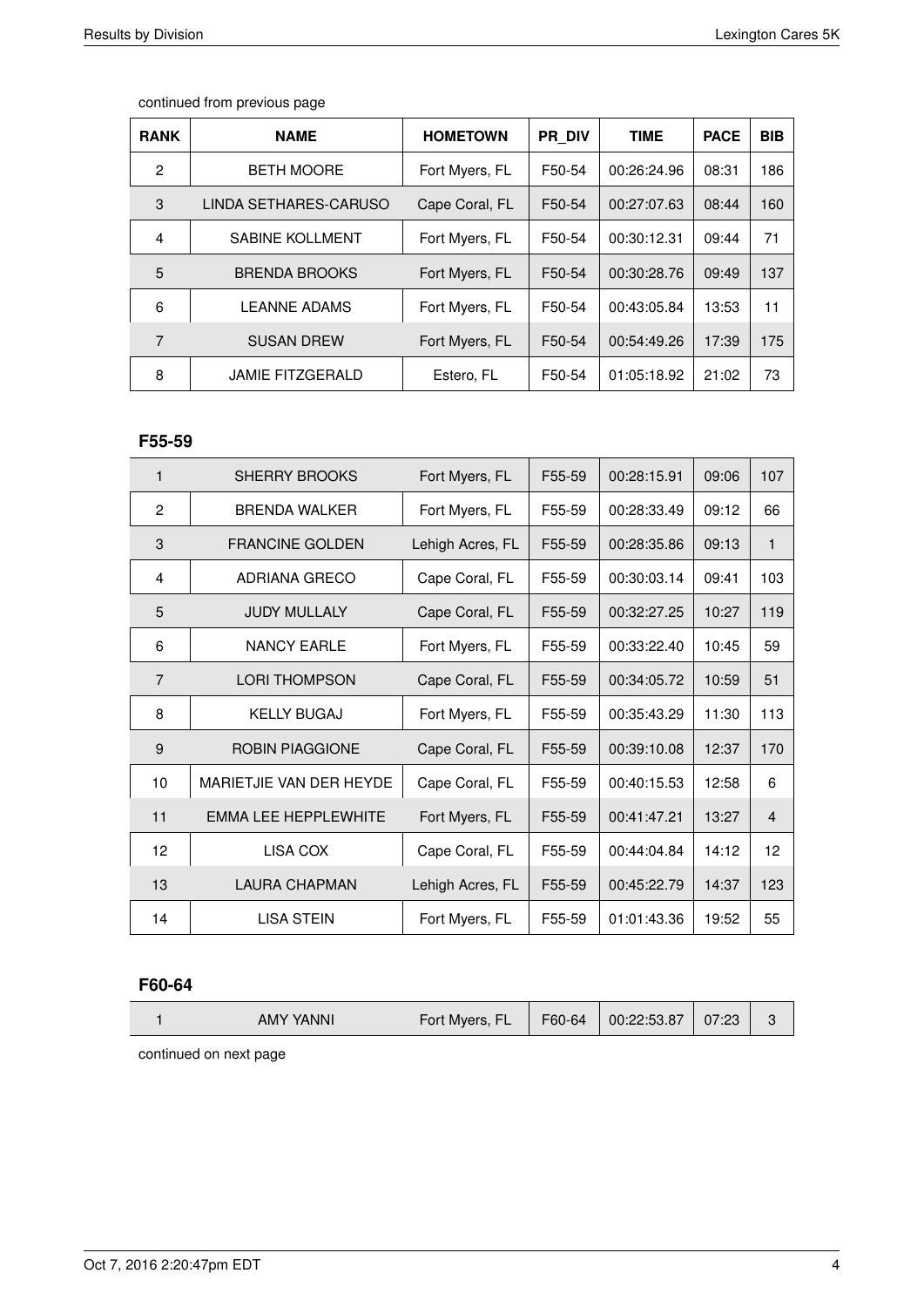| <b>RANK</b> | <b>NAME</b>               | <b>HOMETOWN</b>      | PR DIV | <b>TIME</b> | <b>PACE</b> | <b>BIB</b> |
|-------------|---------------------------|----------------------|--------|-------------|-------------|------------|
| 2           | <b>MELINDA MACHONES</b>   | Fort Myers, FL       | F60-64 | 00:41:57.62 | 13:31       | 109        |
| 3           | LUT URBINA                | North Fort Myers, FL | F60-64 | 00:43:27.25 | 14:00       | 32         |
| 4           | <b>SHARON NELSON</b>      | Fort Myers, FL       | F60-64 | 00:51:33.49 | 16:36       | 141        |
| 5           | ANNIE (MELANIE) FREY      | Cape Coral, FL       | F60-64 | 00:59:26.18 | 19:08       | 72         |
| 6           | <b>GRETCHEN SCHEIBE</b>   | Fort Myers, FL       | F60-64 | 01:01:29.97 | 19:48       | 25         |
| 7           | <b>KATHERINE LICOPOLI</b> | Fort Myers, FL       | F60-64 | 01:01:43.43 | 19:53       | 47         |

### **F65-69**

|                | <b>SUSAN KEENER</b>      | Maryville, TN  | F65-69 | 00:32:17.77 | 10:24 | 202 |
|----------------|--------------------------|----------------|--------|-------------|-------|-----|
| $\mathfrak{p}$ | PATRICIA SABIA           | Fort Myers, FL | F65-69 | 00:39:01.68 | 12:34 | 154 |
| 3              | LINDA BLEEDORN           | Fort Myers, FL | F65-69 | 00:39:58.50 | 12:53 | 17  |
| 4              | <b>PAT MCGINNIS</b>      | Fort Myers, FL | F65-69 | 00:41:33.53 | 13:23 | 34  |
| 5              | <b>MARY LEWIS</b>        | Fort Myers, FL | F65-69 | 00:44:04.66 | 14:12 | 13  |
| 6              | <b>JUNE CONGERO</b>      | Fort Myers, FL | F65-69 | 00:55:37.61 | 17:55 | 227 |
| 7              | <b>JEANNE HARRINGTON</b> | Fort Myers, FL | F65-69 | 00:58:18.06 | 18:46 | 138 |
| 8              | <b>JUDY GUSTAFSON</b>    | Fort Myers, FL | F65-69 | 00:58:18.85 | 18:47 | 143 |

## **F70-74**

| 1              | <b>DOREEN MILBRANDT</b> | Cape Coral, FL    | F70-74 | 00:34:05.75 | 10:59 | 36  |
|----------------|-------------------------|-------------------|--------|-------------|-------|-----|
| $\overline{2}$ | <b>PAT NAUMAN</b>       | Fort Myers, FL    | F70-74 | 00:45:12.87 | 14:34 | 121 |
| 3              | <b>SUE DRENNAN</b>      | Fort Myers, FL    | F70-74 | 00:45:14.37 | 14:34 | 120 |
| 4              | ELIZABETH HOGUE         | Elizabethtown, KY | F70-74 | 00:47:40.30 | 15:21 | 219 |
| 5              | <b>SUZANNE WEBER</b>    | Fort Myers, FL    | F70-74 | 00:51:17.95 | 16:31 | 129 |
| 6              | <b>BETTY MCCARTHY</b>   | Punta Gorda, FL   | F70-74 | 00:51:44.27 | 16:40 | 193 |
| 7              | <b>MARGANN SINGEL</b>   | Fort Myers, FL    | F70-74 | 00:52:46.83 | 17:00 | 146 |
| 8              | <b>MEG MATLOCK</b>      | Fort Myers, FL    | F70-74 | 00:58:48.74 | 18:56 | 135 |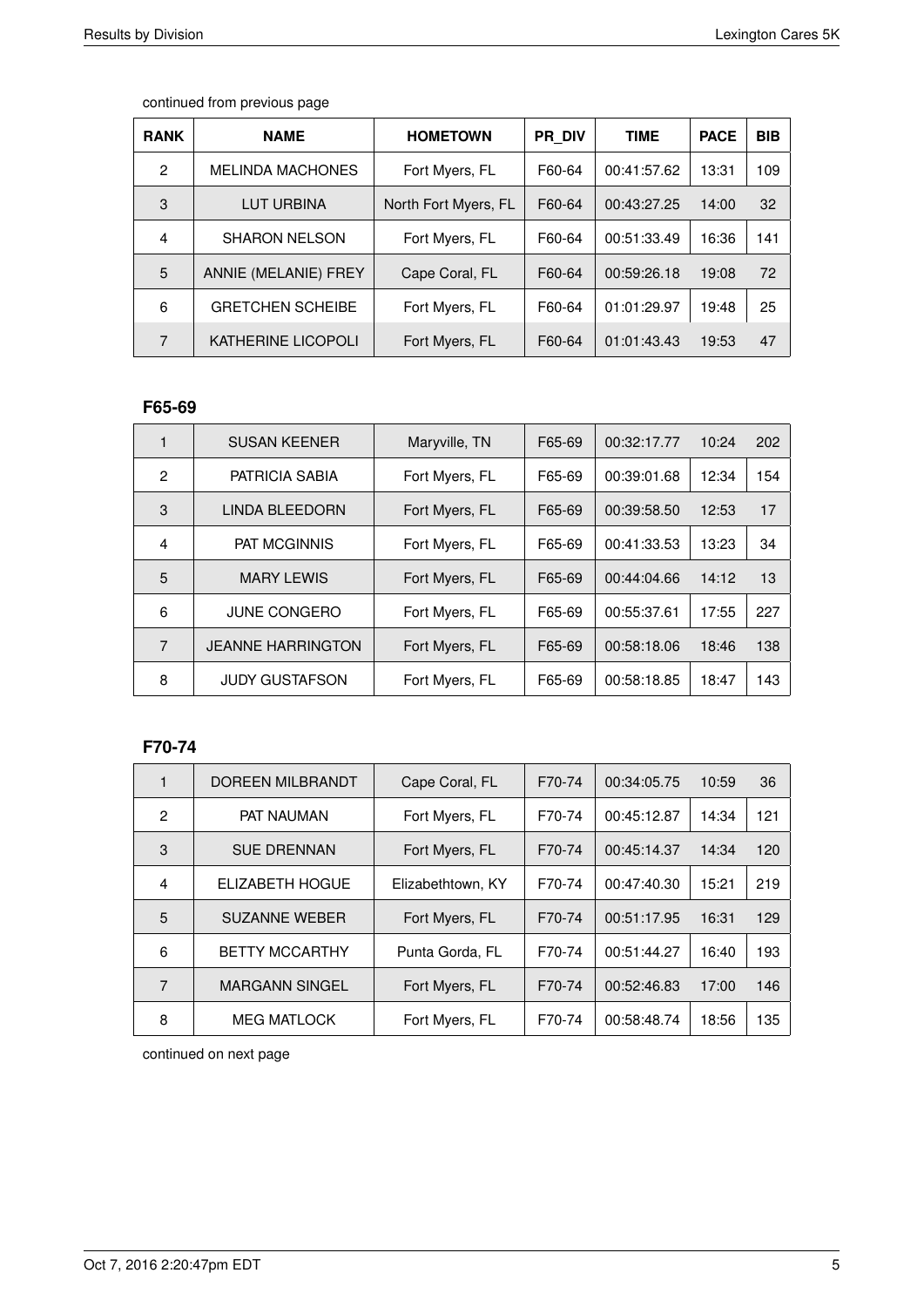| <b>RANK</b> | <b>NAME</b>              | <b>HOMETOWN</b> | PR DIV | TIME        | <b>PACE</b> | <b>BIB</b> |
|-------------|--------------------------|-----------------|--------|-------------|-------------|------------|
| 9           | <b>SUZANNE MULCAY</b>    | Fort Myers, FL  | F70-74 | 00:59:08.37 | 19:03       | 114        |
| 10          | <b>CAROL ANN DELANEY</b> | Fort Myers, FL  | F70-74 | 00:59:09.42 | 19:03       | 150        |
| 11          | <b>JONI CURCURU</b>      | Fort Myers, FL  | F70-74 | 00:59:26.88 | 19:09       | 124        |
| 12          | LORETTA DENARDO-POPPINGA | Fort Myers, FL  | F70-74 | 01:00:23.52 | 19:27       | 89         |
| 13          | <b>GENEVA JOHNSON</b>    | Fort Myers, FL  | F70-74 | 01:01:44.99 | 19:53       | 24         |

### **F75-99**

|   | <b>DOROTHY LITTLEJOHN</b> | Fort Myers, FL | F75-99 | 00:50:34.67 | 16:17 | 111 |
|---|---------------------------|----------------|--------|-------------|-------|-----|
| 2 | <b>MARY JO CECIL</b>      | Fort Myers, FL | F75-99 | 00:51:33.62 | 16:36 | 213 |
| 3 | <b>RUTHANN ROBBINS</b>    | Fort Myers, FL | F75-99 | 00:56:41.01 | 18:15 | 221 |
| 4 | <b>ZENDA BEECHING</b>     | Fort Myers, FL | F75-99 | 00:58:46.87 | 18:56 | 131 |
| 5 | <b>MAXINE SCOTT</b>       | Fort Myers, FL | F75-99 | 01:02:22.67 | 20:05 | 108 |
| 6 | <b>MARY MCADAM</b>        | Fort Myers, FL | F75-99 | 01:02:37.66 | 20:10 | 142 |
| 7 | <b>HELLEN ROBINSON</b>    | Fort Myers, FL | F75-99 | 01:07:34.73 | 21:46 | 112 |

# **M1-12**

| 1              | <b>ISAAC PEREZ</b>     | Fort Myers, FL | $M1-12$            | 00:21:58.68 | 07:05 | 188 |
|----------------|------------------------|----------------|--------------------|-------------|-------|-----|
| $\overline{2}$ | <b>STEVE PEREZ</b>     | Fort Myers, FL | M <sub>1</sub> -12 | 00:23:44.12 | 07:39 | 189 |
| 3              | <b>CHASE KAPLAN</b>    | Fort Myers, FL | $M1-12$            | 00:26:35.35 | 08:34 | 28  |
| $\overline{4}$ | <b>MATTHEW DOWLING</b> | Fort Myers, FL | M <sub>1</sub> -12 | 00:27:00.90 | 08:42 | 22  |
| 5              | <b>AIDAN CLEMENTS</b>  | Fort Myers, FL | $M1-12$            | 00:27:35.70 | 08:53 | 166 |
| 6              | <b>CAEL HORTON</b>     | Fort Myers, FL | M <sub>1</sub> -12 | 00:28:05.37 | 09:03 | 42  |
| $\overline{7}$ | <b>ORION KAPLAN</b>    | Fort Myers, FL | $M1-12$            | 00:29:33.38 | 09:31 | 29  |
| 8              | <b>RENN HORTON</b>     | Fort Myers, FL | $M1-12$            | 00:44:59.21 | 14:29 | 43  |
| 9              | ANDERSEN ANDREW        | Fort Myers, FL | $M1-12$            | 00:50:20.25 | 16:13 | 224 |
| 10             | <b>MATTHEW MILLER</b>  | Fort Myers, FL | $M1-12$            | 00:51:52.34 | 16:42 | 207 |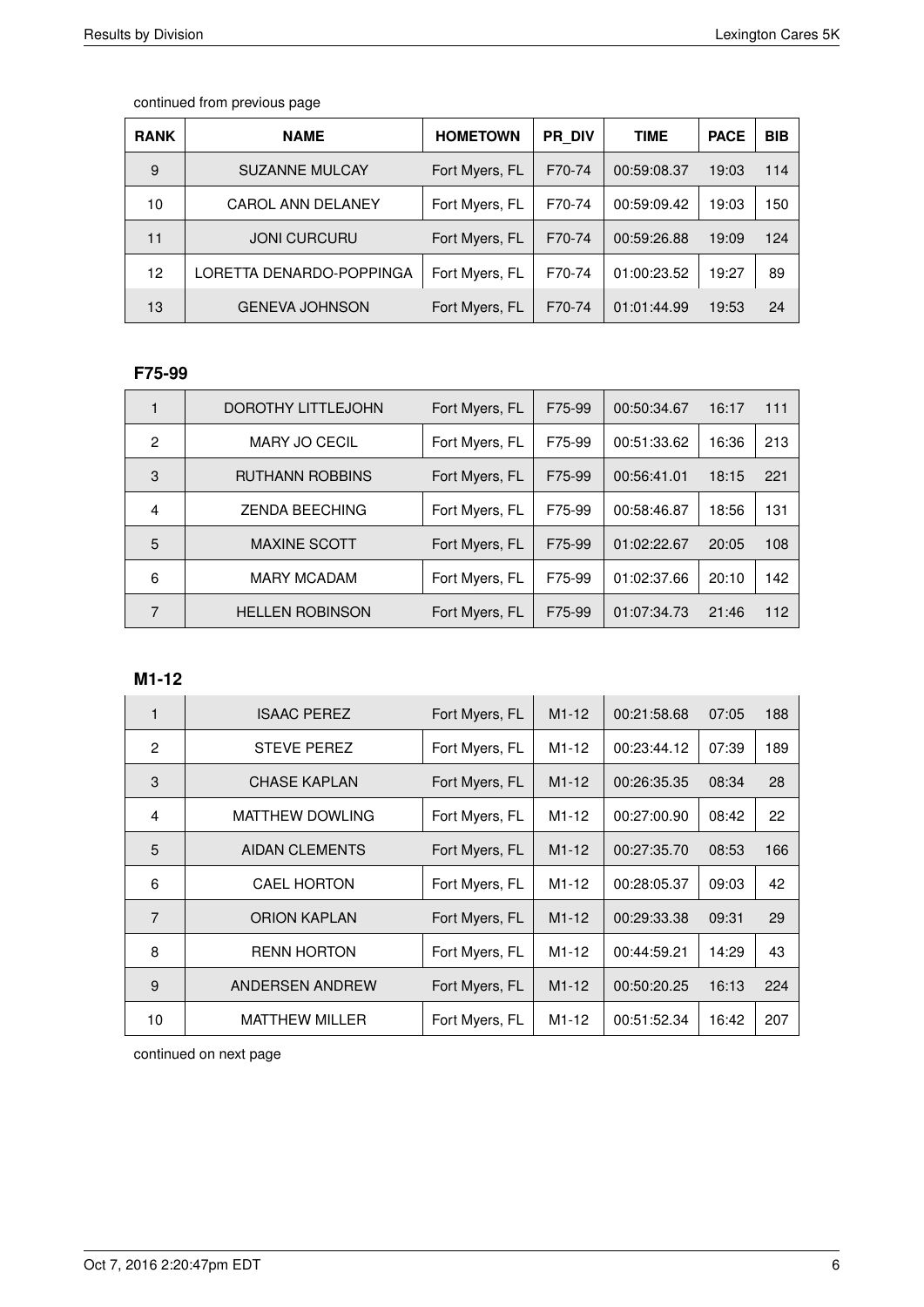| <b>HOMETOWN</b><br><b>RANK</b><br><b>DIV</b><br>TIME<br><b>NAME</b><br><b>PACE</b><br>DU.<br>DЕ<br>DID<br>$\overline{\phantom{a}}$ |
|------------------------------------------------------------------------------------------------------------------------------------|
|------------------------------------------------------------------------------------------------------------------------------------|

#### **M13-19**

|  | <b>TREVOR KATES</b> | Fort Myers, FL | M <sub>13</sub> -19 | 00:23:35.65 | 07:36 | 180 |
|--|---------------------|----------------|---------------------|-------------|-------|-----|
|--|---------------------|----------------|---------------------|-------------|-------|-----|

### **M20-24**

|  | <b>TIM URBINA</b> | North Fort Myers, FL |  | $\parallel$ M20-24 $\parallel$ 00:55:03.28   17:44 |  | 33 |
|--|-------------------|----------------------|--|----------------------------------------------------|--|----|
|--|-------------------|----------------------|--|----------------------------------------------------|--|----|

#### **M25-29**

#### **M30-34**

|   | <b>SEAN PHAM</b>     | Fort Myers, FL | M30-34 | 00:21:02.14 | 06:47 | 144 |
|---|----------------------|----------------|--------|-------------|-------|-----|
| 2 | <b>GREGORY WALSH</b> | Fort Myers, FL | M30-34 | 00:25:57.06 | 08:22 | 87  |
| 3 | <b>KEVIN RUMBLE</b>  | Fort Myers, FL | M30-34 | 00:41:49.64 | 13:28 | 182 |

### **M35-39**

|   | <b>BEN WINTERS</b> | Cape Coral, FL | M35-39 | 00:25:14.16 | 08:08 | 215 |
|---|--------------------|----------------|--------|-------------|-------|-----|
|   | DAVID NOTTE        | Cape Coral, FL | M35-39 | 00:31:12.00 | 10:03 | 190 |
| 3 | MATT MILLER        | Fort Myers, FL | M35-39 | 00:31:36.18 | 10:11 | 209 |

#### **M40-44**

|   | <b>RENE RAMIREZ</b> | Fort Myers, FL | M40-44 | 00:20:17.73 | 06:32 | 205 |
|---|---------------------|----------------|--------|-------------|-------|-----|
| 2 | <b>JAMES MAULT</b>  | Fort Myers, FL | M40-44 | 00:24:24.31 | 07:52 | 80  |
| 3 | <b>MARK BOCELLI</b> | -. US          | M40-44 | 00:26:15.07 | 08:27 | 192 |
| 4 | <b>MATT HORTON</b>  | Fort Myers, FL | M40-44 | 00:28:05.77 | 09:03 | 41  |
| 5 | <b>MIR ALI</b>      | Fort Myers, FL | M40-44 | 00:32:56.41 | 10:37 | 48  |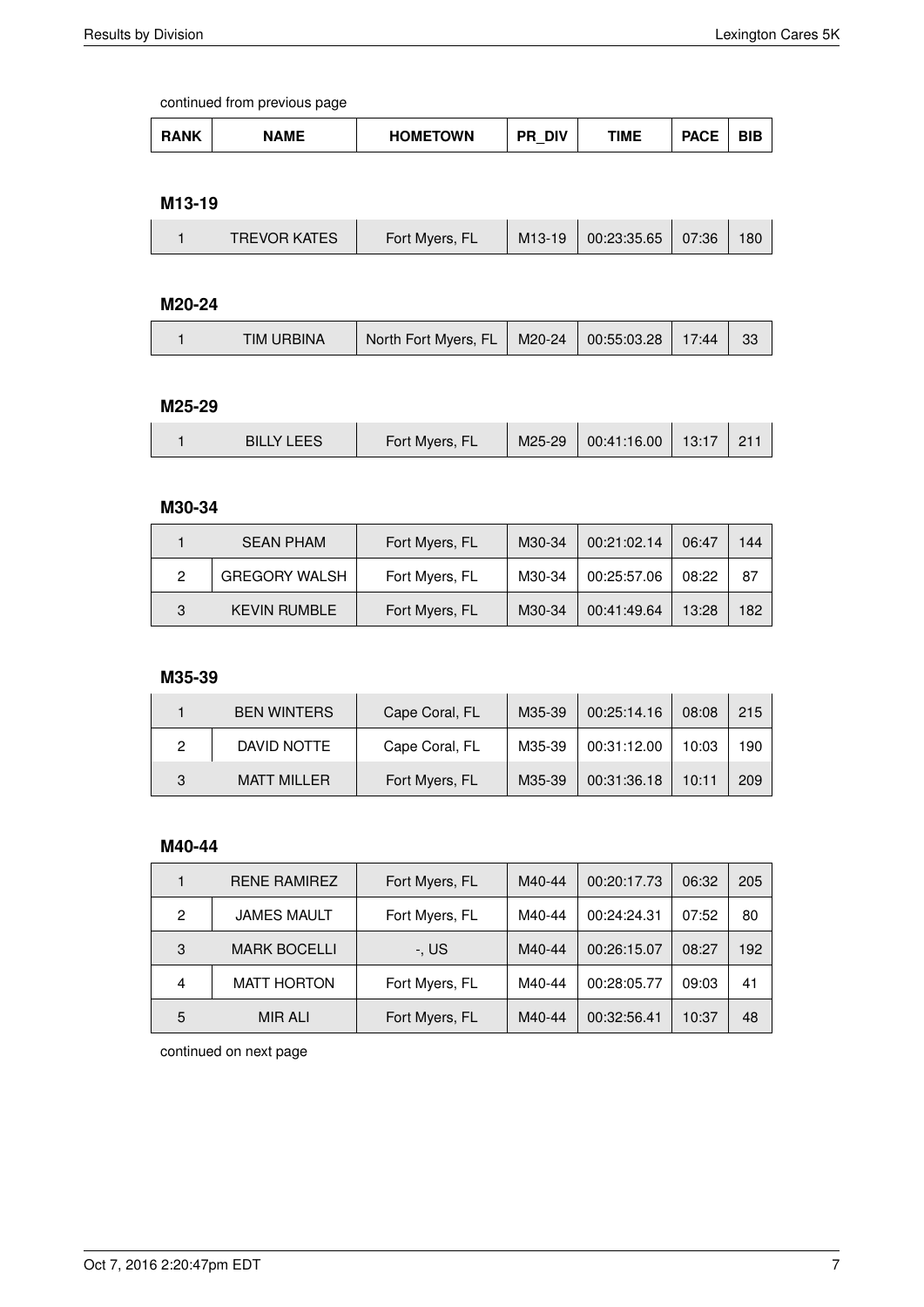| <b>RANK</b> | <b>NAME</b>             | <b>HOMETOWN</b> | <b>PR DIV</b> | TIME        | <b>PACE</b> | <b>BIB</b> |
|-------------|-------------------------|-----------------|---------------|-------------|-------------|------------|
| 6           | <b>MARSHALL SHEDIO</b>  | Fort Myers, FL  | M40-44        | 00:36:29.65 | 11:45       | 173        |
|             | <b>JAN-MARTIJN MEIJ</b> | Fort Myers, FL  | M40-44        | 00:36:51.18 | 11:52       | 77         |
| 8           | <b>JAMES ANDERSEN</b>   | Fort Myers, FL  | M40-44        | 00:55:38.81 | 17:55       | 225        |

# **M45-49**

|                | <b>TRELL LANG</b>    | Fort Myers, FL       | M45-49 | 00:20:04.89 | 06:28 | 79  |
|----------------|----------------------|----------------------|--------|-------------|-------|-----|
| $\mathfrak{p}$ | <b>JOHN PAUL</b>     | Wauchula, FL         | M45-49 | 00:24:05.55 | 07:46 | 56  |
| 3              | <b>BRAD STREY</b>    | Cape Coral, FL       | M45-49 | 00:25:03.97 | 08:05 | 172 |
| 4              | DAVID DOWLING        | Fort Myers, FL       | M45-49 | 00:26:16.24 | 08:28 | 20  |
| 5              | RAMESH KOKA          | Fort Myers, FL       | M45-49 | 00:27:25.51 | 08:50 | 169 |
| 6              | <b>BRENDEN BURKE</b> | Fort Myers Beach, FL | M45-49 | 00:50:46.04 | 16:21 | 159 |
| 7              | <b>JON ELLIS</b>     | Lehigh Acres, FL     | M45-49 | 01:05:19.10 | 21:02 | 99  |

#### **M50-54**

|   | <b>MIKE SHEPPARD</b>    | Cape Coral, FL | M50-54 | 00:21:40.32 | 06:59 | 69  |
|---|-------------------------|----------------|--------|-------------|-------|-----|
| 2 | <b>GREG MESSORE</b>     | Fort Myers, FL | M50-54 | 00:22:20.91 | 07:12 | 199 |
| 3 | <b>JIM DWYER</b>        | Fort Myers, FL | M50-54 | 00:29:44.92 | 09:35 | 60  |
| 4 | <b>GARY DONABED</b>     | Fort Myers, FL | M50-54 | 00:33:12.67 | 10:42 | 195 |
| 5 | <b>WILLIAM ROSEMANN</b> | Fort Myers, FL | M50-54 | 00:52:47.72 | 17:00 | 198 |

#### **M55-59**

|                | <b>CHARLIE MOORE</b>    | Fort Myers, FL | M55-59              | 00:20:48.02 | 06:42 | 187 |
|----------------|-------------------------|----------------|---------------------|-------------|-------|-----|
| $\overline{c}$ | <b>TRACY KELLY</b>      | Fort Myers, FL | M55-59              | 00:21:20.67 | 06:53 | 228 |
| 3              | <b>PATRICK ESPOSITO</b> | Fort Myers, FL | M <sub>55</sub> -59 | 00:27:51.62 | 08:59 | 75  |
| $\overline{4}$ | <b>FRANK ENGLISH</b>    | Fort Myers, FL | M55-59              | 00:29:51.80 | 09:37 | 203 |
| 5              | <b>WERNER KOLLMENT</b>  | Fort Myers, FL | M <sub>55</sub> -59 | 00:34:00.81 | 10:57 | 70  |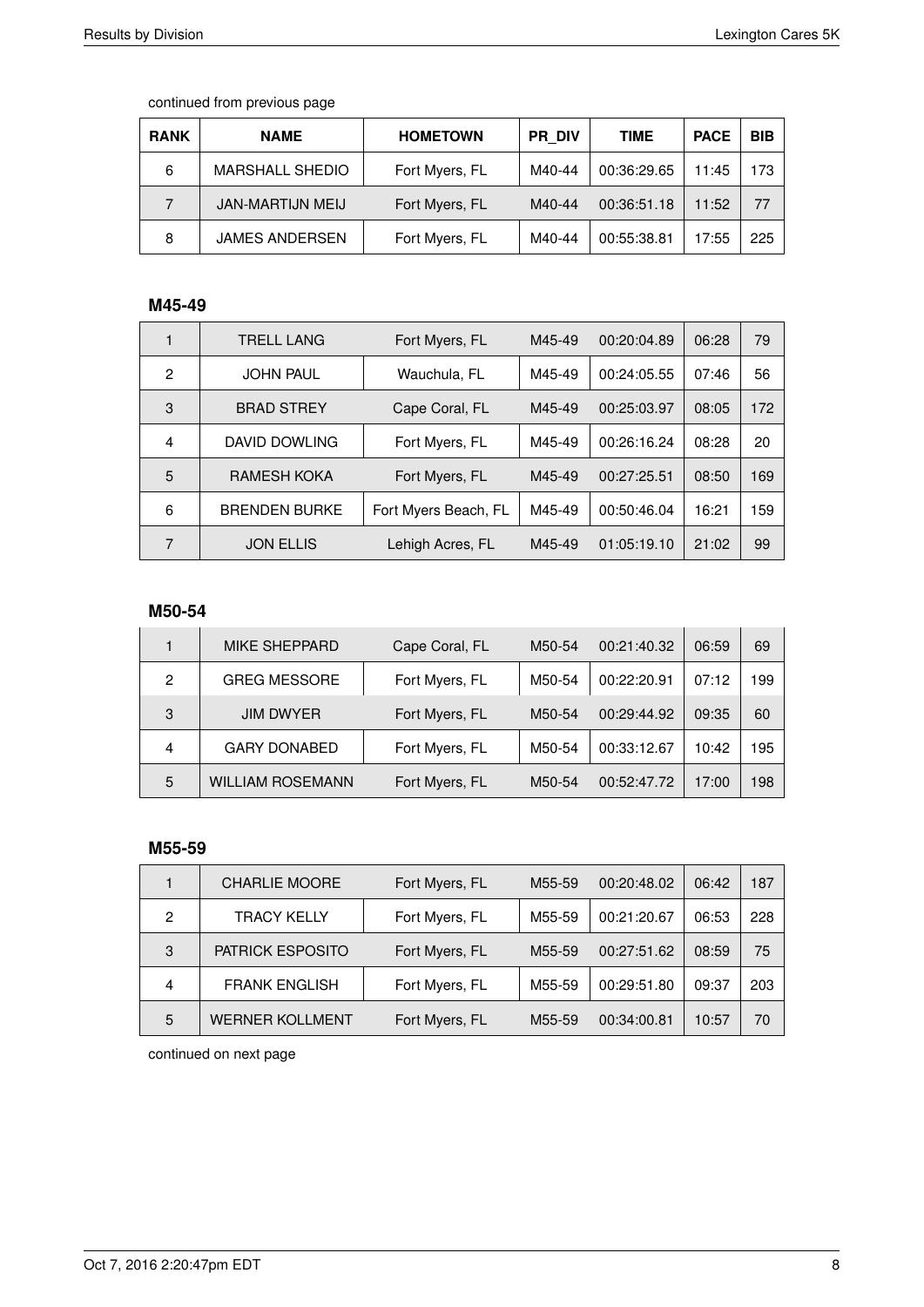| <b>RANK</b> | <b>NAME</b>           | <b>HOMETOWN</b> | <b>PR DIV</b> | <b>TIME</b> | <b>PACE</b> | <b>BIB</b> |
|-------------|-----------------------|-----------------|---------------|-------------|-------------|------------|
| 6           | <b>JOHN COSTALLOS</b> | Cape Coral, FL  | M55-59        | 00:38:50.48 | 12:31       | 218        |
|             | LEROY VAN DER HEYDE   | Cape Coral, FL  | M55-59        | 00:40:15.61 | 12:58       |            |
| 8           | JEFF DYE              | Fort Myers, FL  | M55-59        | 00:54:49.44 | 17:39       | 176        |

# **M60-64**

|   | ROLAND KRAMER          | Suhl, Germany  | M60-64 | 00:21:24.35 | 06:54 | 64  |
|---|------------------------|----------------|--------|-------------|-------|-----|
|   | JOHN SPOTTS            | Cape Coral, FL | M60-64 | 00:26:21.42 | 08:30 | 183 |
| 3 | <b>LEON HARRINGTON</b> | Fort Myers, FL | M60-64 | 00:50:45.71 | 16:21 | 139 |

### **M65-69**

|   | <b>PAUL STARK</b>      | Fort Myers, FL | M65-69 | 00:26:11.35 | 08:26 | 179 |
|---|------------------------|----------------|--------|-------------|-------|-----|
| 2 | <b>BILL MORTON</b>     | Fort Myers, FL | M65-69 | 00:26:26.37 | 08:31 | 167 |
| 3 | <b>MICHAEL MACHONE</b> | Fort Myers, FL | M65-69 | 00:41:57.90 | 13:31 | 110 |
| 4 | <b>STEVE BLEEDORN</b>  | Fort Myers, FL | M65-69 | 00:43:59.37 | 14:10 | 16  |
| 5 | <b>JOHN SACKIE</b>     | Fort Myers, FL | M65-69 | 00:45:27.32 | 14:38 | 15  |
| 6 | TIMOTHY PINCKNEY       | Fort Myers, FL | M65-69 | 01:00:27.03 | 19:28 | 105 |

## **M70-74**

|   | ROCKY MADDEN             | Fort Myers Beach, FL | M70-74 | 00:26:30.60 | 08:32 | 65  |
|---|--------------------------|----------------------|--------|-------------|-------|-----|
| 2 | <b>JAMES KEENER</b>      | Maryville, TN        | M70-74 | 00:27:47.83 | 08:57 | 201 |
| 3 | <b>MIKE MCGINNIS</b>     | Fort Myers, FL       | M70-74 | 00:29:13.73 | 09:25 | 35  |
| 4 | <b>MERLE MOORE</b>       | Naples, FL           | M70-74 | 00:30:56.16 | 09:58 | 185 |
| 5 | <b>DAN SHEPPARD</b>      | Cape Coral, FL       | M70-74 | 00:42:20.12 | 13:38 | 68  |
| 6 | ALLEN WEBER              | Fort Myers, FL       | M70-74 | 00:51:18.31 | 16:31 | 128 |
| 7 | DAVE KINSEY              | Fort Myers, FL       | M70-74 | 00:51:32.02 | 16:36 | 197 |
| 8 | <b>THEODORE POPPINGA</b> | Fort Myers, FL       | M70-74 | 01:00:18.94 | 19:25 | 90  |